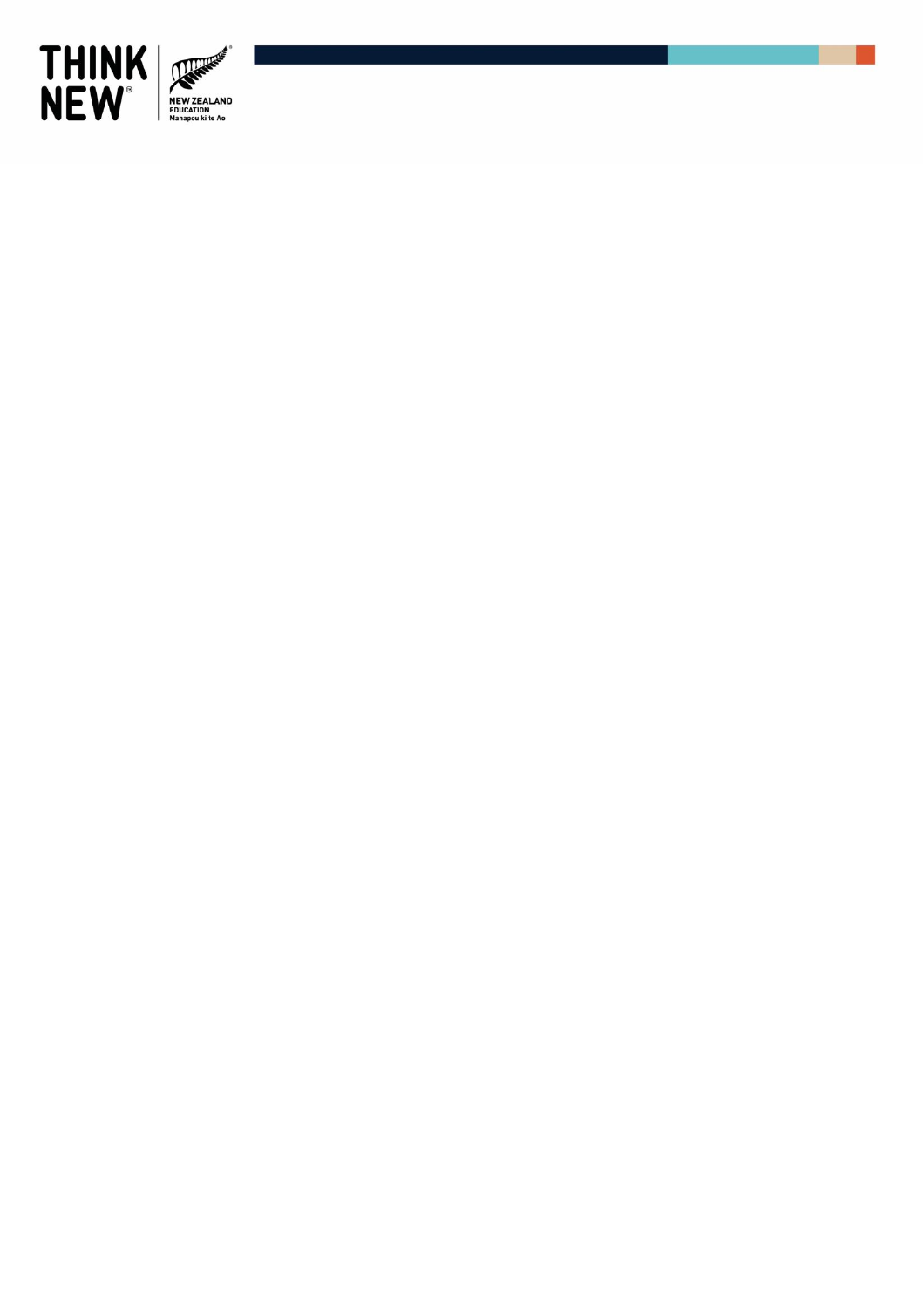

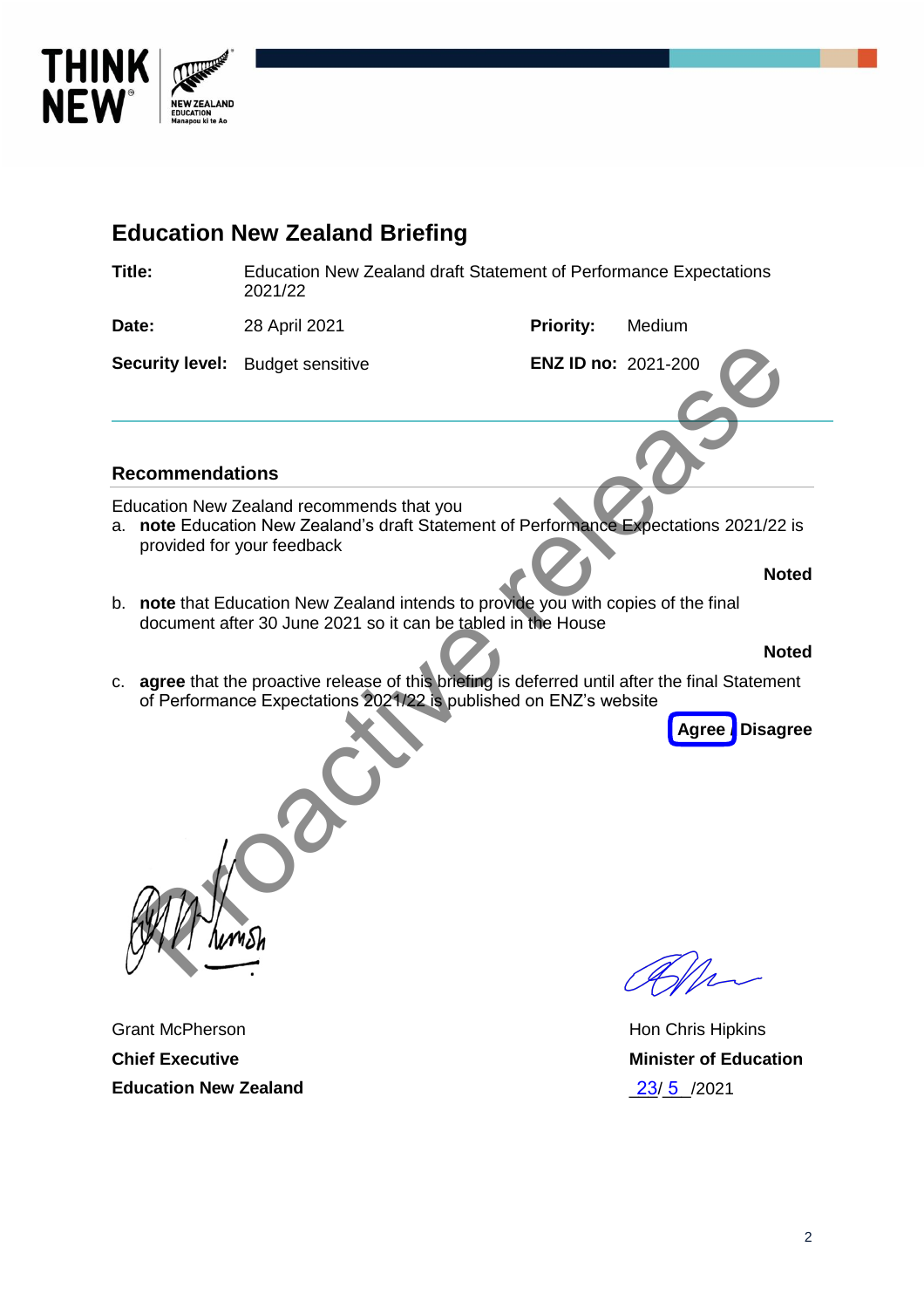

### **Purpose**

- 1. The purpose of this briefing is to present Education New Zealand's (ENZ's) draft Statement of Performance Expectations (SPE) 2021/22 for your review and feedback.
- 2. Under s149I of the Crown Entities Act 2004, ENZ must provide our draft SPE to you no later than two months before the start of the financial year to which the SPE relates.

#### **Background**

- 3. As a crown entity, ENZ's SPE must set out annual financial and non-financial performance expectations and provide a basis against which financial and non-financial performance can be assessed. An SPE also provides forecast financial statements for the coming financial year.
- 4. ENZ consulted with the Ministry of Education and the Ministry of Business, Innovation and Employment when preparing our draft SPE. They will provide you with advice about ENZ's draft SPE.
- *5.* The Vote Tertiary Education Estimates of Appropriation 2021/22 includes a subset of ENZ's measures under the International Education Programmes Appropriation. ENZ's measures in the Estimates of Appropriation are listed in Appendix 1.
- 6. As the measures are focused on ENZ's performance in 2021/22, the impact measures in ENZ's Statement of Intent (SoI) 2019-2023 are listed in Appendix 2. These impact measures are intended to assess the medium and long-term impacts of ENZ's activities.
- 7. ENZ is currently undertaking a financial review and a four-year strategic planning which will identify the key initiatives, deliverables and investment needed in ENZ to lead the transformation and rebuild of the international education sector. The outcomes of the financial review will be reported to you by the end of May 2021.

# **Statement of Performance Expectations 2021/22**

- 8. ENZ's focus is on rebuilding a diverse, resilient and sustainable sector including student mobility, knowledge diplomacy and export of education products and services. As a response to the changes in our operating environment caused by the COVID-19 pandemic, and the development of the updated Strategic Recovery Plan for International Education, ENZ has been undertaking the following initiatives: iater than two months before the start of the financial year to which the SPE relates.<br> **Ckground**<br>
As a crown entity, ENZ's SPE must set out annual financial and non-financial<br>
performance expectations and provide a basis
	- a financial review,
	- four-year strategic planning to drive ENZ's prioritisation,
	- a refreshed Performance Framework.

This will reflect ENZ's strategic direction and priorities and will drive the development of a new Statement of Intent and new Statement of Performance Expectations for 2022/23.

9. ENZ has been concurrently developing a draft SPE 2021/22 along with the financial review and four-year strategic plan. To demonstrate the relationship between the draft SPE 2021/22, ENZ's Statement of Intent (SoI) 2019-2023 and the Strategic Recovery Plan for International Education, ENZ has included an operating intentions section in the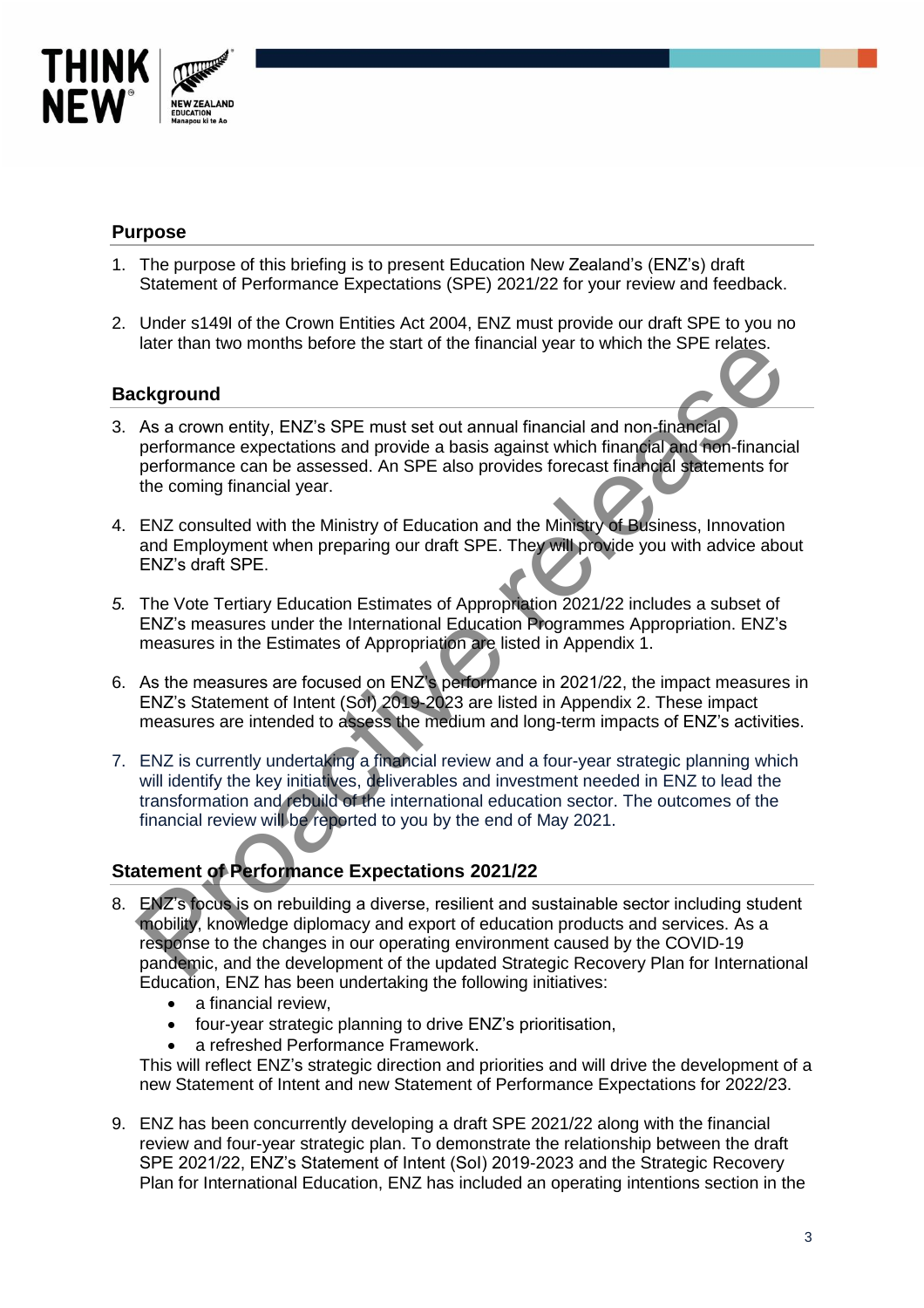

SPE which seeks to bridge the gap between the current Statement of Intent's strategic priorities and ENZ's focus for 2021/22.

- 10. As the strategic plan will drive a refresh of ENZ's performance framework, the current suite of ENZ's performance measures have not been significantly updated. However, ENZ has added new performance measures to reflect the changed expectations of ENZ under the Strategic Recovery Plan for International Education and the Universities New Zealand-NCUK-ENZ partnership to enable students to start their New Zealand study offshore.<sup>1</sup> The new measures are:
	- Supporting the rebuild of the international education sector by leading the implementation of the Government's Strategic Recovery Plan's 'Transforming to a more sustainable future state' workstream, with:
		- o An increase in onshore international student numbers
		- o Improved confidence and resilience within the international education sector
		- o Facilitating cross-government collaboration via the Chief Executives' Group and strengthening links with International Ministers
	- Number of students studying towards a New Zealand qualification through ENZ's offshore study partners or partner qualifications.
- 11. Where appropriate, the performance targets of some performance measures have undergone some technical changes to reflect the expected impacts of COVID-19 on ENZ's activities and measurable baselines. Explanations of the changes between the targets for 2020/21 and 2021/22 are outlined in the draft SPE 2021/22.

#### **A new Statement of Intent**

12. To better demonstrate a visible link between our legislative and statutory objectives, ENZ's emerging four-year strategic planning and the outcomes of the financial review, ENZ will develop a new SoI during 2021/22. At the same time, ENZ will review the performance measures included in the SPE 2021/22 and where we are able to, amend the final SPE 2021/22 to better reflect ENZ's new strategic framework, activities and corresponding measures. under the Strategic Recovery Plan for International Education and the Universities Need<br>
Testand-NCUK-ENZ partnership to enable students to start their New Zealand-Sudy<br>
offshore." The new measures are:<br>
• Supporting the r

## **Your responsibility**

13. Under s146(2)(b) of the Crown Entities Act 2004 you are required to provide any comments you may have no later than 15 working days after receiving our draft SPE. To fulfil this requirement any feedback is due to ENZ by 21 May 2021.

#### **Next Steps**

l

14. If any comments are provided, we will consider them and update the draft SPE accordingly. ENZ will also share the draft SPE with Audit New Zealand for their review and feedback.

<sup>1</sup>The partnership was globally launched in November 2020 to promote New Zealand as a destination for students studying pathway programmes in 81 study centres across 29 countries (ENZ 2021-155 refers).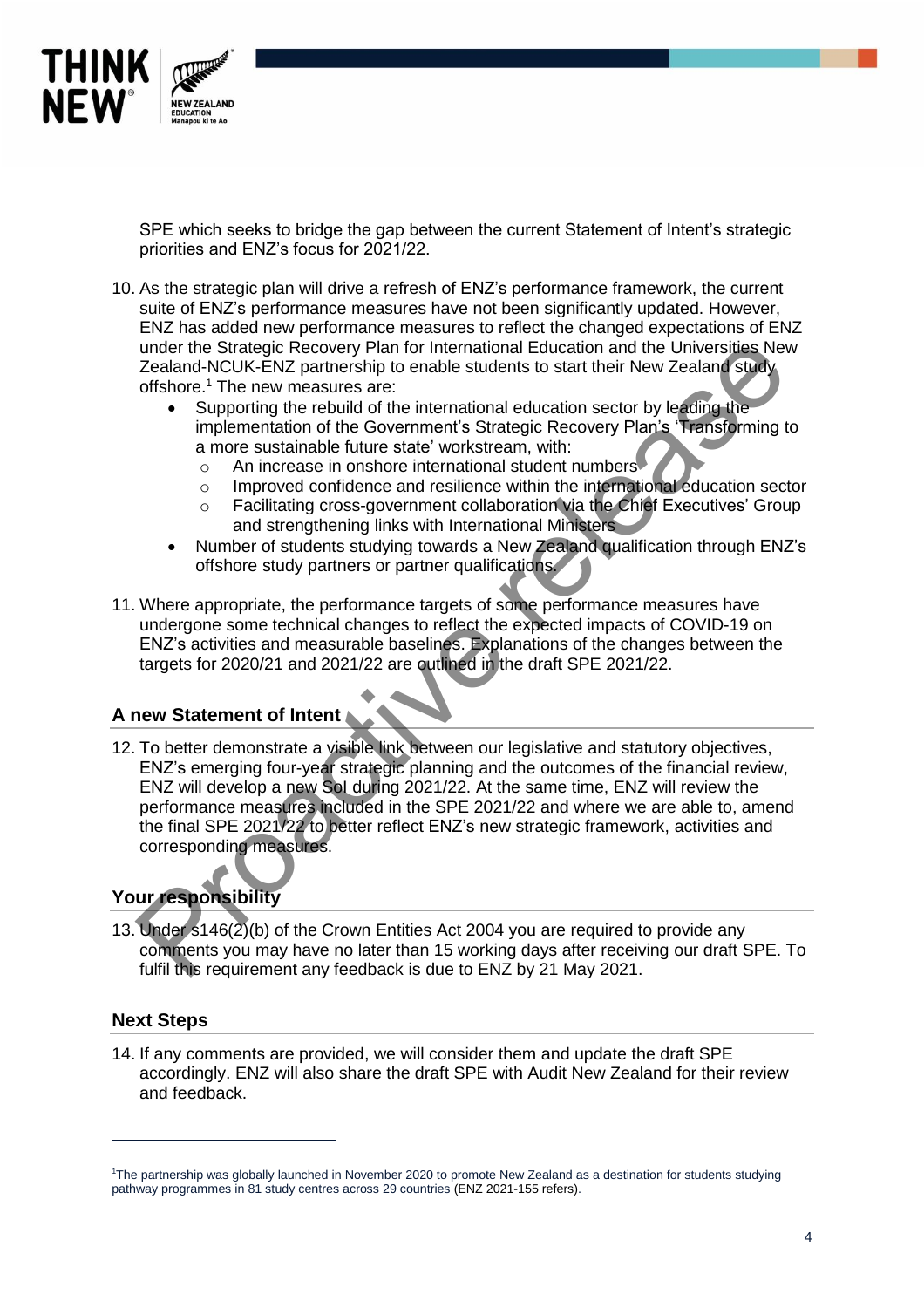

- 15. The ENZ Board will approve the SPE at their 24 June Board meeting. The ENZ Board Chair and Deputy Chair will then sign the final SPE.
- 16. You will be provided with copies of the final SPE and we will publish it on our website by 30 June.
- 17. ENZ will liaise with your office to provide printed copies of the SPE for you to table in Parliament. This must happen no later than the date you present ENZ's Annual Report for the year ended 30 June 2021.

Programs relies

5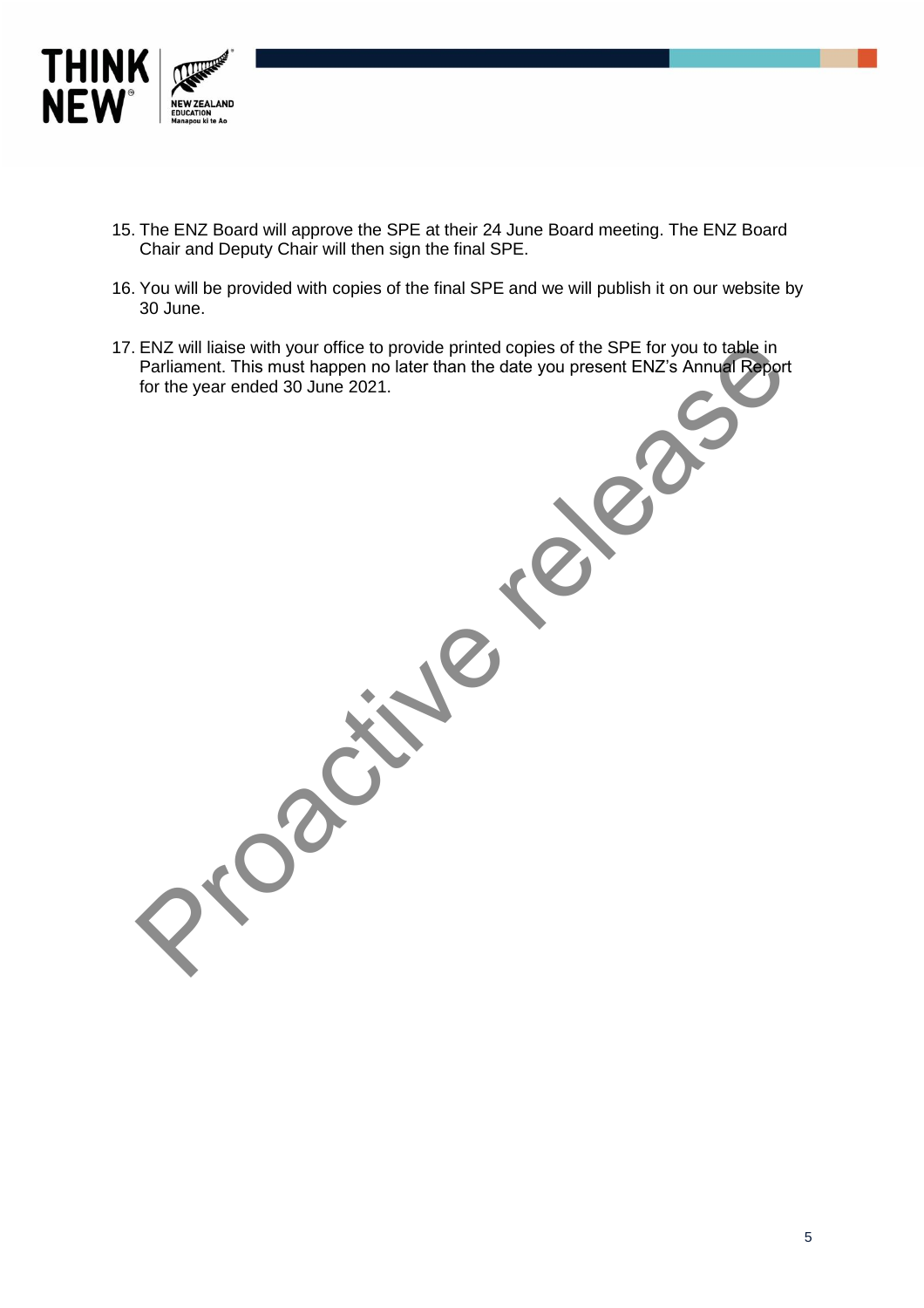

## **Appendix 1: Vote Tertiary Education Estimates of Appropriation 2021/22 performance measures for ENZ**

The impact and performance measures included in the Estimates of Appropriation for ENZ under the International Education Programmes appropriation are included in either ENZ's SoI 2019-2023 or SPE 2021/22. The measures included in the Estimates are a subset of the fuller suite of measures included in the SoI and SPE.

| Sol 2019-2023 or SPE 2021/22. The measures included in the Estimates are a subset of the<br>fuller suite of measures included in the Sol and SPE.                                                                     |                        |                                                    |  |
|-----------------------------------------------------------------------------------------------------------------------------------------------------------------------------------------------------------------------|------------------------|----------------------------------------------------|--|
| <b>Measure</b>                                                                                                                                                                                                        | 2021/22 Target Comment |                                                    |  |
| Supporting the rebuild of the international education sector<br>by leading the implementation of the Government's Strategic<br>Recovery Plan's 'Transforming to a more sustainable future<br>state' workstream, with: |                        |                                                    |  |
| an increase in onshore international student<br>numbers.                                                                                                                                                              | Achieved               | New measure in<br>2021/22                          |  |
| improved confidence and resilience within the<br>international education sector.                                                                                                                                      | Achieved               | New measure in<br>2021/22                          |  |
| facilitating cross-government collaboration via the<br>$\bullet$<br>Chief Executives' group and strengthening links with<br>International Ministers.                                                                  | Achieved               | New measure in<br>2021/22                          |  |
| The economic contribution from New Zealand's international<br>education sector.                                                                                                                                       | \$1,200 million        | Amended target<br>compared to the<br>Sol 2019-2023 |  |
| The percentage of facilitated customers that agree Education<br>New Zealand's services and support have added value to<br>their organisation.                                                                         | At least 75%           |                                                    |  |
| The percentage of international students who were satisfied<br>or very satisfied with their overall experience.                                                                                                       | Increase               |                                                    |  |
| The percentage of international students enrolled to study<br>outside Auckland.                                                                                                                                       | Maintain               |                                                    |  |
|                                                                                                                                                                                                                       |                        |                                                    |  |